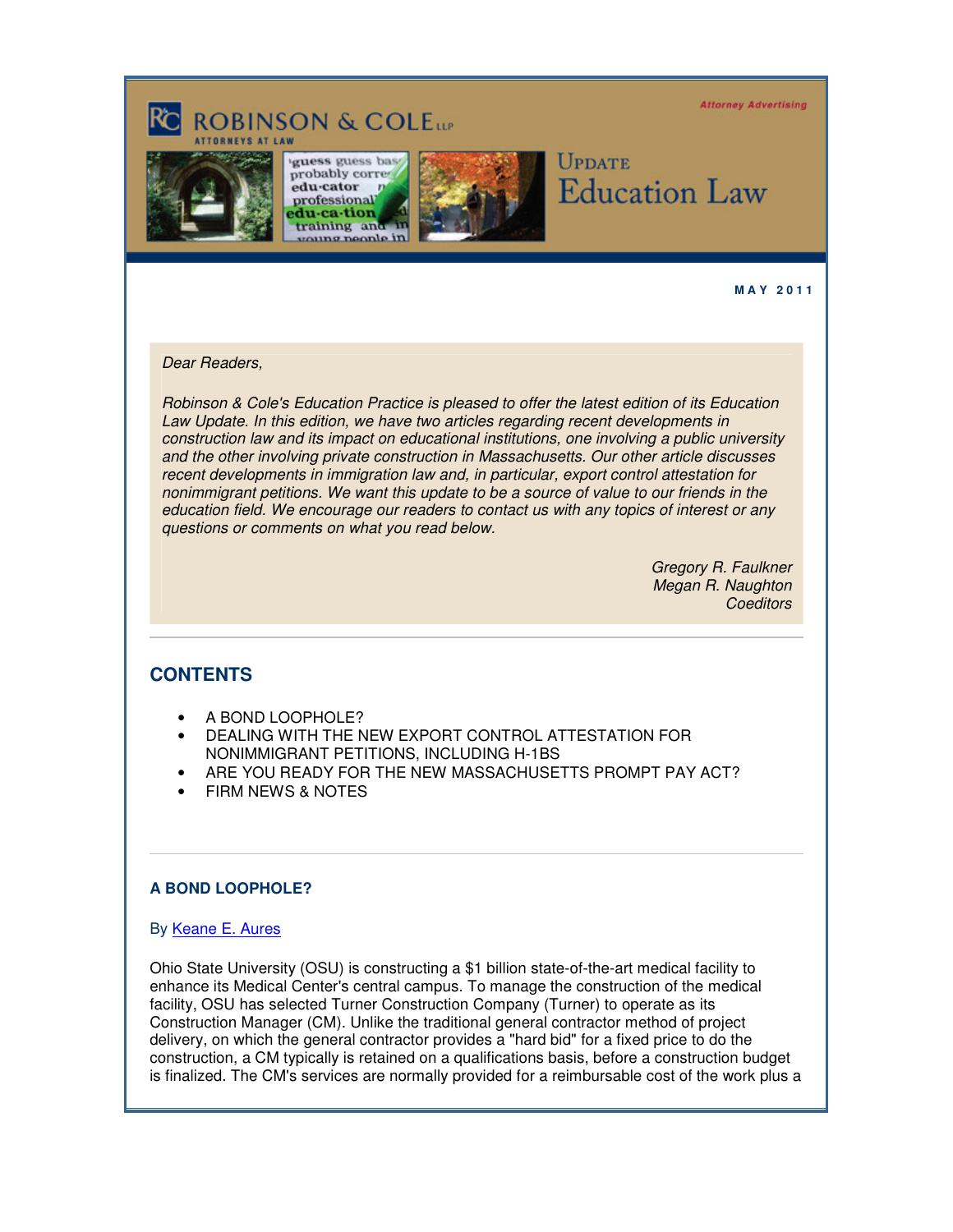fee that is often a percentage of the cost. Eventually, the CM provides a proposal to the owner that the cost of the work, plus the fee, will not exceed a guaranteed maximum price. On projects in which a public owner retains a CM, the trade work, but not the CM services, is usually procured through lowest responsible bids.

Controversy has arisen on the medical facility project, because OSU has determined that certain state public works bonding laws that require the principal contractor to post a payment and performance bond do not apply to Turner. OSU determined that it is permissible to waive the bonding requirement and instead require only a letter of credit to secure the CM's performance obligations. Under Ohio law, a public entity may require a CM to post a letter of credit to indemnify the state for performance obligations; however, this letter of credit does not provide any protection for subcontractors and suppliers who claim to have not been paid for services performed. A separate statute, however, provides that a "bidder" must provide a bond to secure payment obligations of its subcontractors. Thus, subcontractors and suppliers, along with the surety industry, are arguing that posting a letter of credit to secure performance obligations is insufficient. OSU argues that because Turner is a CM and not a GC the requirement to post a payment bond is not applicable. OSU's reasoning is based on the language in the Ohio statute that requires a "bidder" entering into a contract with a state entity to file a bond to indemnify the state and secure subcontractors and suppliers. Because there was no bidding process for CM services on this project (Turner was selected through a qualifications-based process), OSU has determined that the requirement for Turner to post the bond does not apply.

The American Subcontractors Association and other industry organizations have filed a lawsuit against OSU seeking to compel the university to comply with statutory bonding obligations, in particular, that Turner be required to post a payment bond to guarantee the payment of its subcontractors. These plaintiffs are arguing that OSU's waiver of the bond requirement is based on a circumstantial technicality that the legislature did not foresee in drafting the statutory language.

Subcontractors are generally protected from nonpayment on private projects by their right to file a mechanic's lien on property where work is being performed. Public property, however, is generally exempt from mechanic's liens because it cannot be sold to satisfy a lienor's rights. Thus, states usually require contractors to post a payment bond to protect subcontractors that supply labor and materials to public projects. In this case, the letter of credit does not provide the same protections as a payment and performance bond nor did the legislature intend it to. The letter of credit only protects the state as to performance of the work and provides no protection for subcontractors or material suppliers. OSU has, therefore, effectively eliminated the project's subcontractors and supplier's standard form of security.

In addition to OSU waiving Turner's bonding requirement, the contracts being entered into by some of the subcontractors require the waiver of lien rights. The subcontractors argue that these two actions all but eliminate a subcontractor's available recourse should they not receive payment for their work on the project.

While the lawsuit is still in its early stages, this action could have wide-ranging effects on public projects throughout the country. Much will depend upon the applicable statutory language requiring the posting of payment bonds for public projects in each jurisdiction. With the advent of the construction manager system of project delivery in lieu of a general contractor, public owners, including public higher education institutions, should monitor this matter closely, as it may ultimately affect the type of security they may require, if any, for their construction projects.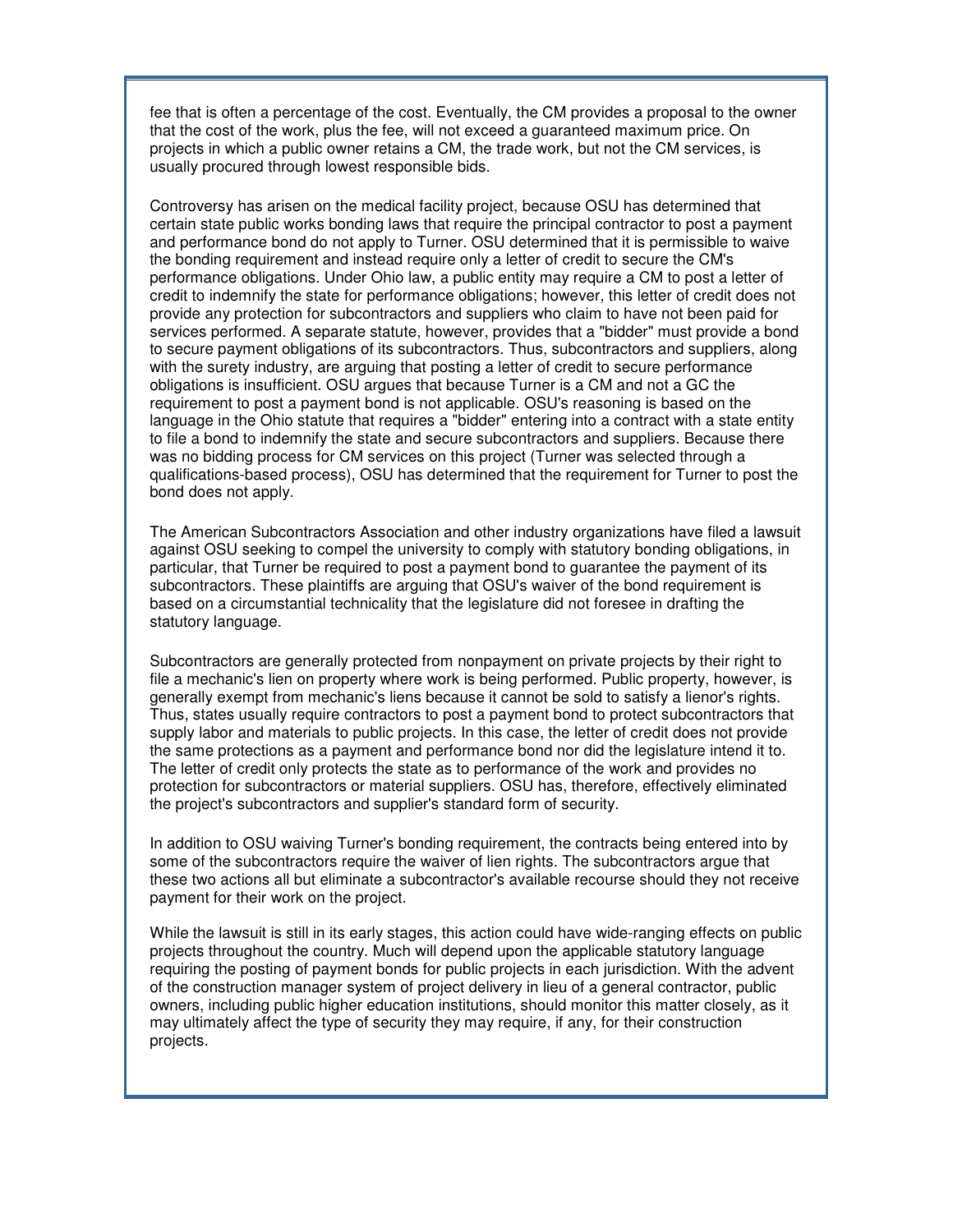# **DEALING WITH THE NEW EXPORT CONTROL ATTESTATION FOR NONIMMIGRANT PETITIONS, INCLUDING H-1BS**

#### By [Megan R. Naughton](http://www.rc.com/Bio.cfm?eID=840)

Starting February 20, 2011, the U.S. Citizenship and Immigration Services (USCIS) requires employers sponsoring foreign national employees to certify one of the following when completing the Form I-129: (1) that an export license is not required from the Department of Commerce or the Department of State for the work to be performed by the foreign national or (2) that a license is required but the employer will restrict the foreign national's access to the protected technology. The exact questions from the form are included below.

The requirement is based on the concern that foreign nationals who are in the U.S. in nonimmigrant status may have access to certain technologies that have been protected by the U.S. government from disclosure to nationals of certain countries. The government considers any kind of access by certain foreign nationals to such protected technology as a "deemed export," including when the foreign national either directly works on a technology that is protected or merely has any type of access to it. Failure to comply could result in significant fines for export control violations, and special care may be necessary to ensure coordination between those who coordinate export control and those who coordinate immigration issues.

- **Research-oriented schools** probably already have in place an export control office or official responsible for ensuring compliance with export control laws. These schools should be able to utilize the expertise and knowledge of these offices to establish compliance practices to respond to this question on the Form I-129.
- **Schools that do not generally conduct scientific research** and previously have not been concerned with export control compliance must still respond to this question regarding export control. As these schools may not have a stand-alone export control office, either the expertise will have to be developed in-house or outside counsel will have to be consulted regarding compliance practices. If the school decides to keep the process in-house, a discussion involving general counsel and the preparing entity could help determine who will review the necessary regulations, document the process, and execute the certification.

You may want to consider taking some or all of the following steps for your school:

1. Identify the person best suited to make the determination regarding the export control licensing requirement at your school or agree to employ the services of outside counsel.

2. Provide this export control compliance professional with access to the specific USCIS questions and instructions, which are included below.

3. Develop a process with a form and/or system of certification that will be followed at the initiation of each H-1B, H-1B1, L-1, and O-1 case. For instance, when completing questionnaires to initiate a new case, forward the information, along with the questions and instructions below, to the export control compliance professional to review. You may want to provide a specific tailored form for this process that contains the information this professional will need to review to advise you about which box to check below and to document the certification for your file.

4. Require a written response from the export control compliance professional regarding the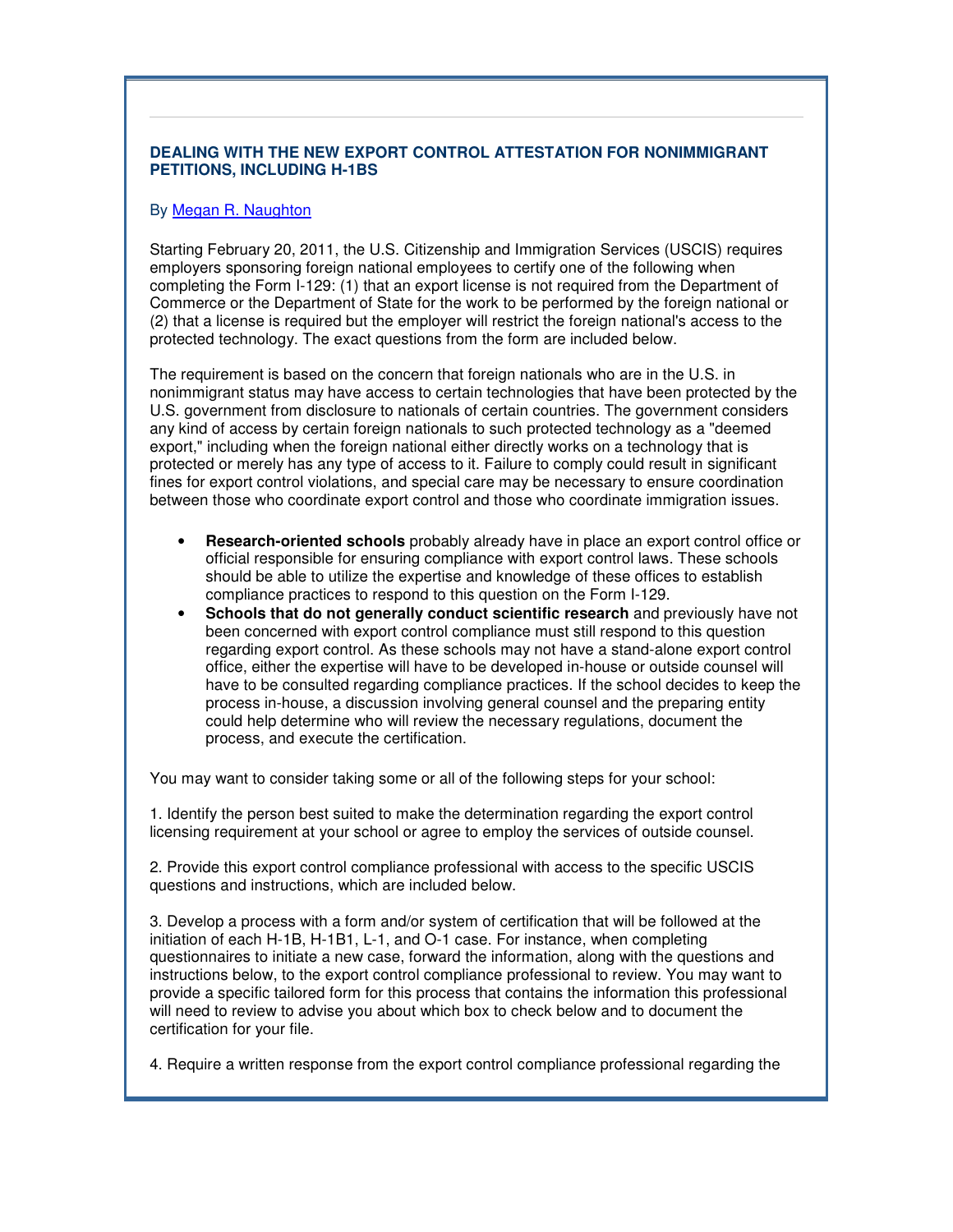determination for the file so the immigration compliance professional has the necessary information and documentation.

# **USCIS QUESTIONS AND INSTRUCTIONS**

#### **Check Box 1 or Box 2 as Appropriate:**

With respect to the technology or technical data the petitioner will release or otherwise provide access to the beneficiary, the petitioner certifies that it has reviewed the Export Administration Regulations (EAR) and the International Traffic in Arms Regulations (ITAR) and has determined that:

#### **Box 1**

A license is not required from either U.S. Department of Commerce or the U.S. Department of State to release such technology or technical data to the foreign person; or

#### **Box 2**

A license is required from the U.S. Department of Commerce and/or the U.S. Department of State to release such technology or technical data to the beneficiary and the petitioner will prevent access to the controlled technology or technical data by the beneficiary until and unless the petitioner has received the required license or other authorization to release it to the beneficiary.

#### **CERTIFICATION PERTAINING TO THE RELEASE OF CONTROLLED TECHNOLOGY OR TECHNICAL DATA TO FOREIGN PERSONS IN THE UNITED STATES**

**U.S. Export Controls on Release of Controlled Technology or Technical Data to Foreign Persons.** The Export Administration Regulations (EAR) (15 CFR Parts 770-774) and the International Traffic in Arms Regulations (ITAR) (22 CFR Parts 120-130) require U.S. persons to seek and receive authorization from the U.S. Government before releasing to foreign persons in the United States controlled technology or technical data. Under both the EAR and the ITAR, release of controlled technology or technical data to foreign persons in the United States-even by an employer-is deemed to be an export to that person's country or countries of nationality. One implication of this rule is that a U.S. company must seek and receive a license from the U.S. Government before it releases controlled technology or technical data to its nonimmigrant workers employed as H-1B, L-1 or O-1A beneficiaries.

**Requirement to Certify Compliance with U.S. Export Control Regulations.** The U.S. Government requires each company or other entity to certify that it has reviewed the EAR and ITAR and determined whether it will require a U.S. Government export license to release controlled technology or technical data to the beneficiary. If an export license is required, then the company or other entity must further certify that it will not release or otherwise provide access to controlled technology or technical data to the beneficiary until it has received from the U.S. Government the required authorization to do so. The petitioner must indicate whether or not a license is required on Page 6, Part 7 of Form I-129.

**Controlled Technology and Technical Data.** The licensing requirements described above will affect only a small percentage of petitioners because most types of technology are not controlled for export or release to foreign persons. The technology and technical data that are, however, controlled for release to foreign persons are identified on the EAR's Commerce Control List (CCL) and the ITAR's U.S. Munitions List (USML). The CCL is found at 15 CFF Part 774, Supp. 1. See http://www.access.gpo.gov/bis/ear/ear\_data.html#ccl. The USML is at 22 CFR 121.1. See http://www.pmddtc.state.gov/regulations\_laws/itar.html. The EARcontrolled technology on the CCL generally pertains to that which is for the production,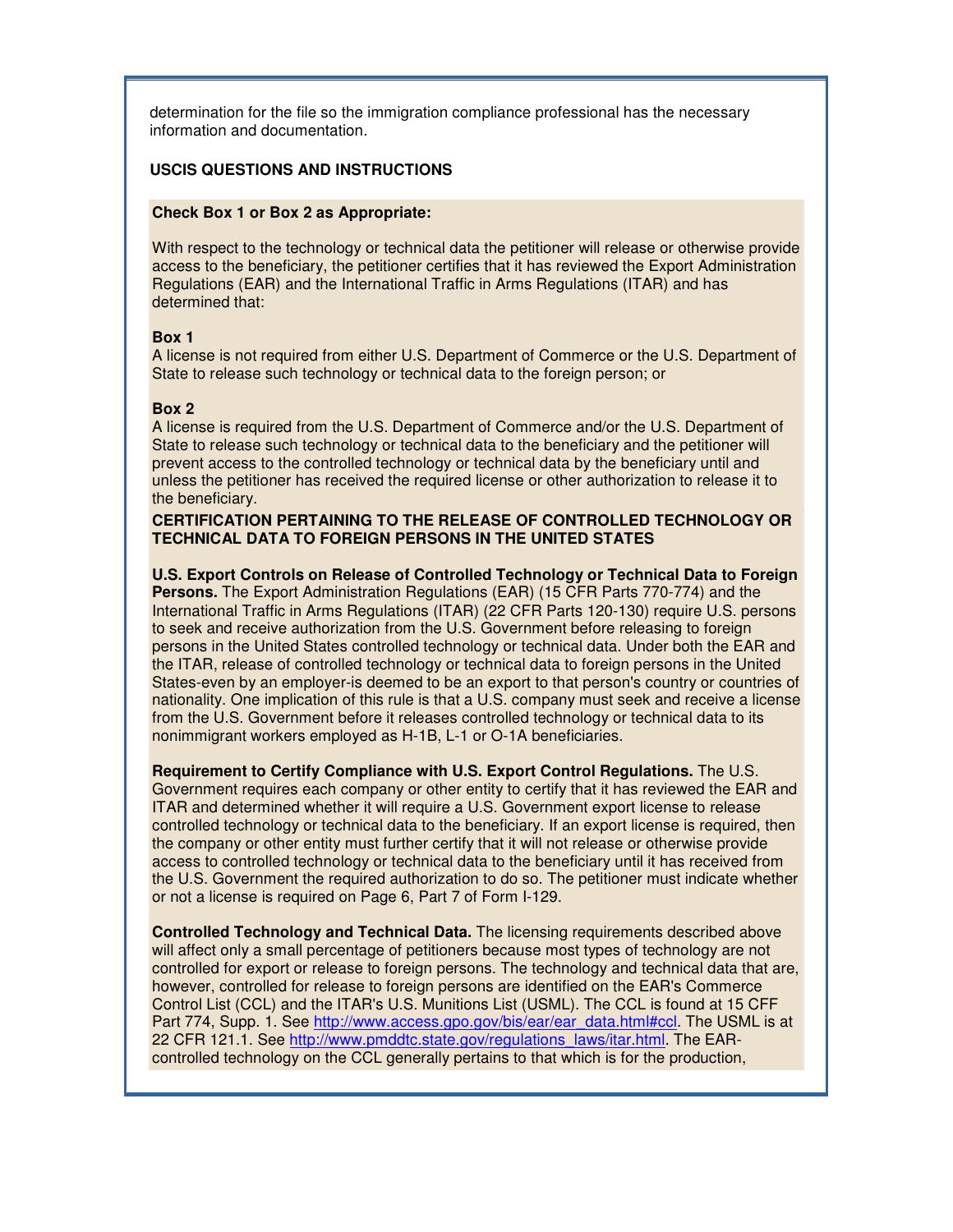development, or use of what are generally known as "dual-use" items. The ITAR-controlled technical data on the USML generally pertains to that which is directly related to defense articles.

The U.S. Department of Commerce's Bureau of Industry and Security administers the CCL and is responsible for issuing licenses for the release to foreign persons of technology controlled under the EAR. The U.S. Department of State's Directorate of Defense Trade Controls (DDTC) administers the USML and is responsible for issuing licenses for the release to foreign persons of technical data controlled under the ITAR. Information about the EAR and how to apply for a license from BIS are at http://www.bis.doc.gov. Specific information about EAR's requirements pertaining to the release of controlled technology to foreign persons is at http://www.bis.doc.gov/deemedexports. Information about the ITAR and how to apply for a license from DDTC are at http://www.pmddtc.state.gov. Specific information about the ITAR's requirements pertaining to the release of controlled technical data is at http://www.pmddtc.state.gov/faqs/license\_foreignpersons.html.

# **ARE YOU READY FOR THE NEW MASSACHUSETTS PROMPT PAY ACT?**

# By [Joseph A. Barra](http://www.rc.com/Bio.cfm?eID=1584)

The new Massachusetts Prompt Pay Act, sometimes referred to among the local construction bar as the "Construction Lawyers' Annuity Act," affects private construction projects where the general contract is executed on or after November 8, 2011, and whose primary value is \$3 million or more (except residential projects with less than five units). Many contracting and payment practices that were once commonplace and even expected on large Massachusetts projects are now forbidden by law. At the very least, the act will require more communication up and down the construction food chain as industry professionals reevaluate the way they process payment applications, negotiate change orders, and pay for goods and services.

#### **How the Act has Changed the Current Landscape**

By its title, the act intends to promote fairness in private construction contracts. While the jury is still out as to whether its self-executing remedies actually achieve that goal, the statute affects five important tenets:

1. It sets specific time limits for the preparation, submission, and approval of applications for payment. A failure to comply with the statute's time standards renders the proposed change order approved as a matter of law. The act also requires that any rejection (in whole or in part) of a payment application be specific as to the factual and legal basis for nonpayment.

2. It defines specific time frames for processing, approving, and rejecting proposed change orders. Similar to the remedy for failing to timely reject an invoice, a failure to comply with the statute's deadlines renders the proposed change order approved as a matter of law. Any such rejection (in whole or in part) of a proposed change order must be specific as to the factual and legal basis for such rejection.

3. It effectively invalidates the commonly used pay-if paid or pay-when-paid provisions frequently used by contractors, construction managers, and upper-tier subcontractors; however, the statute allows such provisions under two limited exceptions that must be expressly provided for in the contract. The first exception is if the work performed by the party owed money is defective. The second exception allows the clause to be enforced if the upstream payer is insolvent. This last exception, however, also requires the party to whom money is owed to have recorded previously a Notice of Contract before submitting its first payment application.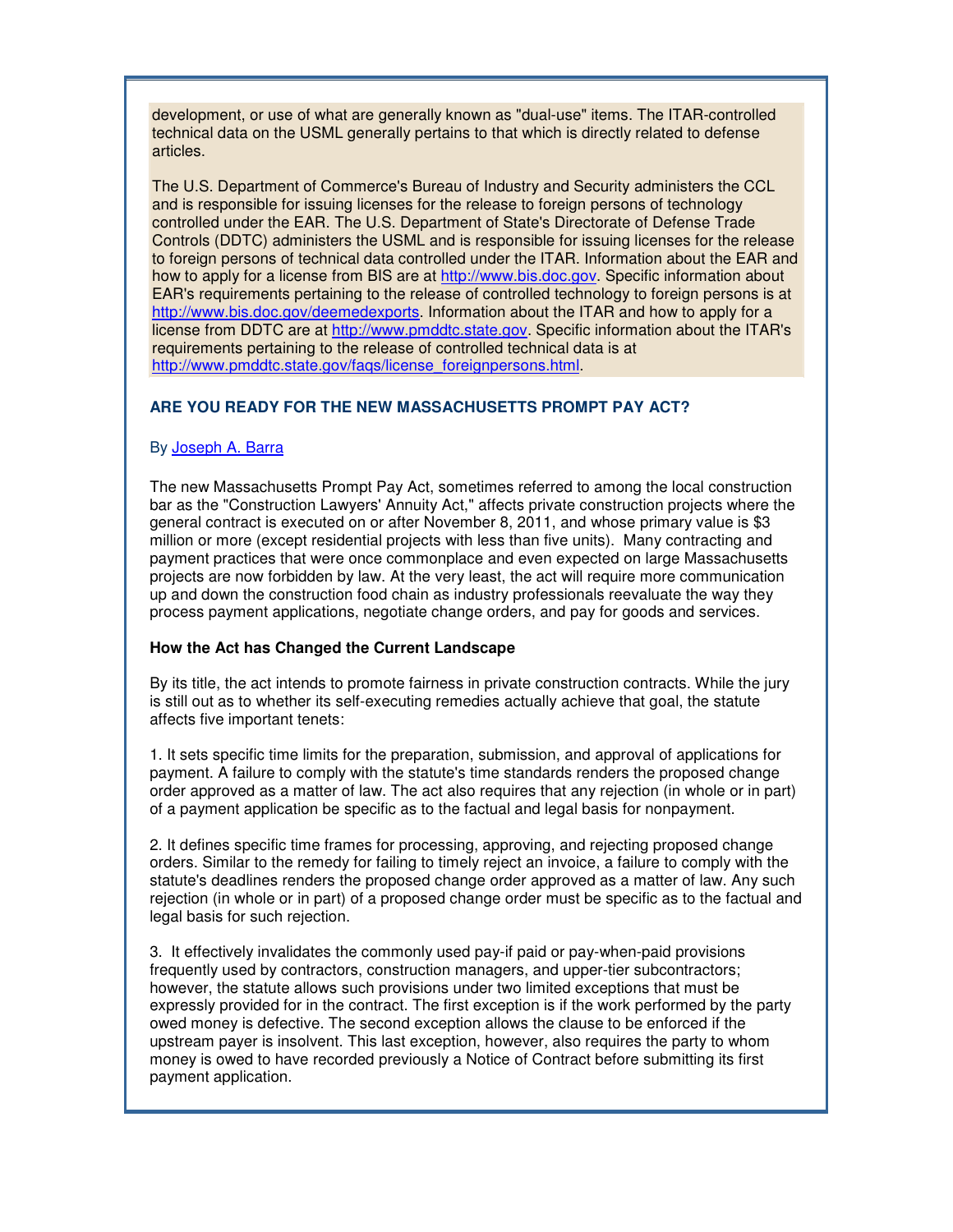4. It renders unenforceable any contract provision that requires a party to continue working when an approved payment is more than 30 days late; however, as with any rule, there are exceptions. For example, such clauses are considered enforceable when the creditor is in default of its contract obligations or if there is a legitimate dispute regarding the quality or quantity of the creditor's work. Notably, these exceptions apply only if the creditor has received prior written notice of the controversy and has been paid all amounts not in dispute.

5. It limits the reach of a contract provision that restricts an aggrieved party's ability to trigger the contract's dispute resolution remedies. No longer can one party require a creditor to wait until the end of the project to resolve a dispute regarding payment or contract changes.

# **The Act's Impact on Private Educational Owners:**

- Owners will need to modify their current contract forms to comply with the act.
- Owners must now have very detailed discussions with the contractors regarding the payment and change order process.
- CM agents and design professionals retained by educational owners will have increased exposure for failing to timely review and process applications for payment and proposed change orders as part of their construction administration responsibilities. Owners will need to be mindful that any added costs as a result of this exposures are not passed on to owners.
- Lenders will need to accelerate their disbursement approval process.
- Any party who rejects any or part of an application for payment and/or proposed change order will now need to read their contracts and understand their contract defenses, as such defenses must be specifically identified in any such rejection.
- Rejections to payment applications and proposed change orders will need to be certified as made in good faith.
- The time-honored payment response of "I don't have to pay you because I haven't been paid" is virtually a thing of the past.
- Any previous contract practice that relied upon performance milestone payments must be carefully tailored to ensure that it doesn't run afoul of the statute's invoicing requirements.

These are only a sampling of the impacts that the act has upon the landscape of new, largescale private construction projects in Massachusetts after November 8, 2010. Because this note is only intended to touch on the highlights, we recommend that all educational owners engaged in construction in Massachusetts take the time to review the act with their favorite construction attorney.

# **FIRM NEWS & NOTES**

#### **In the News**

**Robinson & Cole Attorney to Present at the Annual Conference of the National Association of College and University Attorneys (NACUA) in San Francisco** 

[Gregory R. Faulkner,](http://www.rc.com/Bio.cfm?eID=1432) a partner in the Construction Practice Group and cochair of the education law practice at Robinson & Cole will present "Contracts: Indemnification and Liability Trends" during the annual NACUA conference, which will be held from June 26 through June 27 in San Francisco, California. He will go over the following points of interest: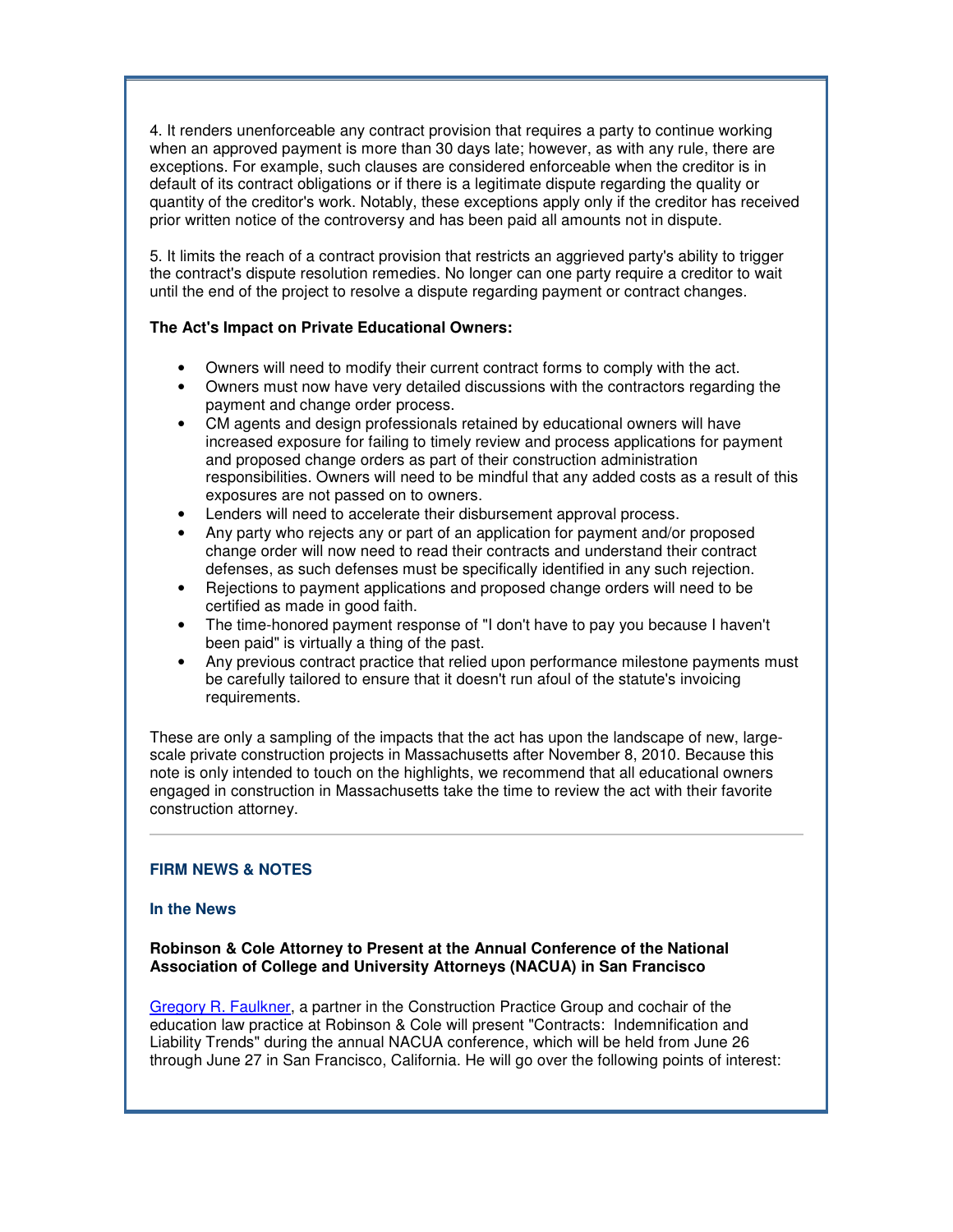- Enforceability of risk transfer and assignment provisions-indemnification and hold harmless clauses, limitations of liability, warranty disclaimers, waivers and releases, damage waivers, insurance, and liquidated damages-and recent case law interpreting such provisions
- Risk transfer and assignment issues specific to certain types of contracts-software license agreements, construction and design agreements, facilities use agreements, and vendor agreements
- Practical application-creative approaches to negotiating risk transfer and assignment provisions and sample clauses

# **Bruce Barth Presents on New Health Care Reform Laws**

Employee benefits and compensation partner [Bruce B. Barth](http://www.rc.com/Bio.cfm?eID=759) presented "Health Care Reform: A Practical Look from the HR Perspective" to the Human Resource Association of Central Connecticut, an affiliate of the Society for Human Resource Management. Around 45 human resource professionals from the private employer sector attended the event at the Hartford Marriott Rocky Hill Hotel on April 26, 2011. Mr. Barth presented a timeline of when various health care reform provisions become effective for sponsors of group health plans and focused on employer responsibilities because of legal changes.

# **Construction Attorneys Present Webinar on Construction Management**

Construction partner [Martin A. Onorato](http://www.rc.com/Bio.cfm?eID=1435) and construction associate [Elizabeth K. Cunha](http://www.rc.com/Bio.cfm?eID=1527) copresented the Webinar "Avoiding the Six Common Mistakes of CM Practice" with Frank White of Chubb Group on April 21, 2011. The Construction Management Association of America hosted the event.

The Webinar identified six common mistakes of construction management agency practice, examined the language in the Construction Management Association of America's standard contract forms that apply to these mistakes, and reviewed the applicable provisions of an insurance policy designed for construction managers.

# **Robinson & Cole Cosponsors Program at Central Connecticut State University**

Robinson & Cole and St. Francis Hospital and Medical Center of Hartford were cosponsors of Women & War in Afghanistan, a program presented by the World Affairs Council's Global Women's Issues Forum at Central Connecticut State University on April 7, 2011. [Megan R.](http://www.rc.com/Bio.cfm?eID=840) [Naughton](http://www.rc.com/Bio.cfm?eID=840), immigration law partner with Robinson & Cole and cochair of the Education Law Committee, is a member of the executive committee of the World Affairs Council of Connecticut and is on the board of the Global Women's Issues Forum.

Panelists for the evening's program included the following:

- Shamin Jawad, founder and president of the Ayenda Foundation, a member of the U.S.-Afghan Women's Council (USAWC), Trustee of the American University of Afghanistan, and wife of former Ambassador to the United States, Said T. Jawadaba
- Christina Lamb, renowned journalist, and author of the highly acclaimed book of her travels through Afghanistan, The Sewing Circles of Heart
- Uzra Azizi, Afghan student, studying in the United States as part of the Initiative to Educate Afghan Women

The moderator for the evening program was Mary Jo Myers, humanitarian and vice president